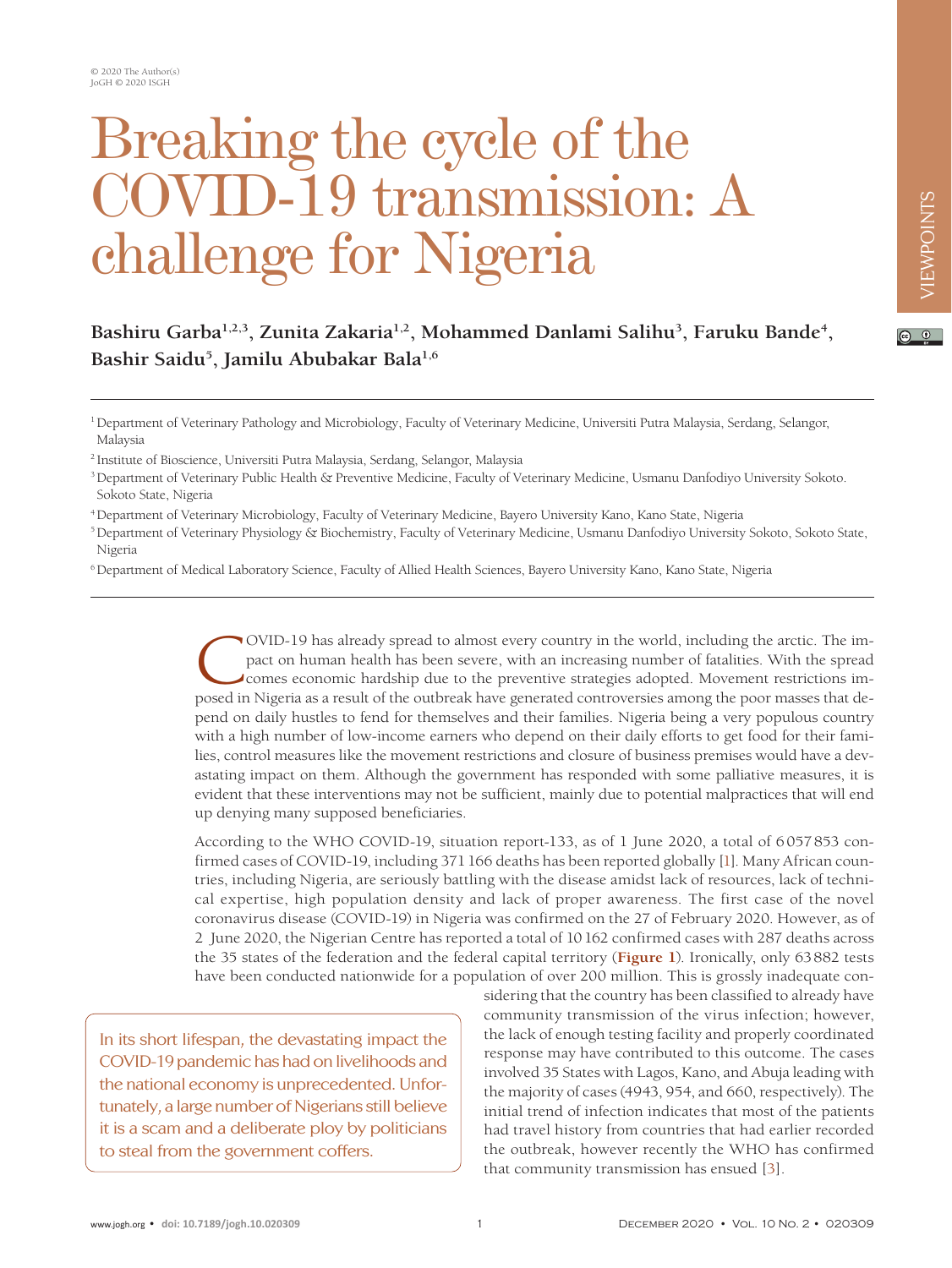<span id="page-1-0"></span>

**Figure 1.** COVID-19 dot-map indicating the number of confirmed cases in Nigeria, 2 June 2020 [\[2\]](#page-3-6).

As the disease continues to ravage most parts of Nigeria, there is growing concern that the country is facing serious health and humanitarian crises. This can be attributed to the inherent poor health care delivery services, poverty, as well as the large number of individuals living in close proximities, especially in rural areas and urban slums [\[4](#page-3-2)]. The Nigeria Centre for Disease Control is the country's national public health institute, tasked with the mandate to lead the preparedness, detection and response to infectious disease outbreaks and public health emergencies (https://ncdc.gov.ng/ncdc). With support from the Federal Government of Nigeria (FGN), the institute is working assiduously in handling the COVID-19

pandemic. This involves rigorous detection strategies by testing, isolating and tracing of in-contact individuals. It also carries public enlightenment campaigns and mobilisation of citizens to observe the standard prevention and control measures in response to the outbreak. The NCDC has made considerable progress by strengthening its laboratory diagnostic capacities from an initial six NCDC molecular laboratory network located mainly in the Southwestern states and the Federal Capital Territory, to 29 (31-05-2020) distributed across the six geopolitical zones of the country, with additional two (Kwara and Gombe States) at the verge of completion.

Although no vaccine is currently available for the disease, patients are mainly treated symptomatically and given supportive therapy; and so far the approach seems to be working having recorded 3007 recovered and discharged patients (29.6%) with 287 (2.8%) deaths as of the 2 June 2020, which is relatively fair compared to many other countries including the United States, Brazil and United Kingdom [\[1](#page-3-0)]. Like most countries battling the disease, Nigeria has resorted to using a combination of containment and mitigation strategies in order to forestall further spread of the disease. These strategies aimed at slowing down surges of patients and preventing the over-stretching of the available health care facilities include; initial screening of individuals showing signs of illness synonymous with COVID-19 with or without a history of travel to or from high-risk countries, total suspension of all local and international travels, contact tracing and mandatory self-isolation for 14 days for individuals with history of travel or signs of illness, advocacy for personal hygiene and general cleanliness as well as the unpopular social distancing and/or banning of large gatherings or religious congregations.

## MAJOR CHALLENGES DURING THE COVID-19 OUTBREAK IN NIGERIA

In the last two decades, emerging and re-emerging infectious disease are occurring in Nigeria in epidemic proportions and at a devastating public health scale [\[5](#page-3-3)]. Popular among the most recent epidemics are Ebola, Yellow fever, Monkey pox, and sporadic episodes of Lassa fever [\[6\]](#page-3-4). This is including the dreaded Malaria that has become endemic. The lessons drawn from these outbreaks are believed to have helped in managing the present pandemic caused by the SARS-CoV-2 virus. Recall that during the Ebola out-

> break, considerable political and public health resources were rapidly deployed, resulting in the timely and effective containment of the disease [\[5\]](#page-3-3).

> At present, Nigeria have progressed to the dreaded community transmission stage as far as COVID-19 is concerned [\[7](#page-3-5)]. This evidently manifested following the confirmation of COVID-19 cases from patients with no history of travel to neither an infected country/state nor contact with known confirmed COVID-19 case; thus the dynamics of transmission imply that social interactions, potential exposures in health care settings and even family events have been the major triggers to several unconfirmed cases. Given the complex nature of the country, large size population, poor health care system manned by inadequate diagnostics and isolation centers, as well as corruption; fighting this public health crisis is therefore fraught with numerous challenges including; poor preparedness and response plan. The socio-cultural and religious beliefs, porous nature

Political indecisions and misinformation spread across all social media platforms breeds discontent and panic which are among the major threats affecting the fight against COVID-19 in Nigeria.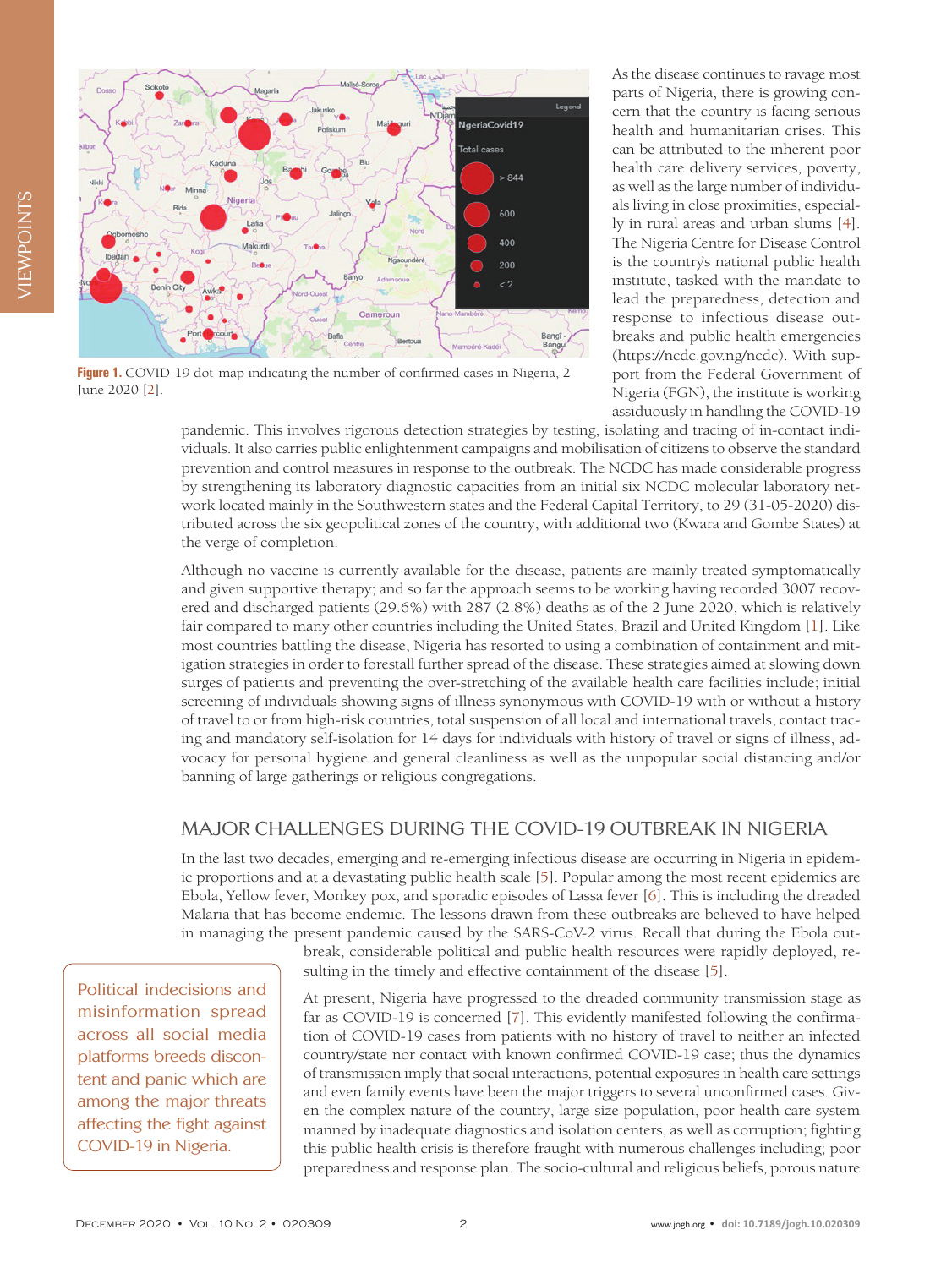

Photo: Team of infectious disease unit staff, Department of Veterinary Services, Sokoto State, Nigeria, disinfecting the live bird market premises and informing the public on the importance of hygiene in curbing the spread of COVID-19 and other infectious pathogens (from the author's collection, used with permission).

of international and interstate borders as well as lack of synergy between federal and state governments may in part, affect policies directly intended to reduce the spread of the virus. No doubts that measures related to self-isolation/quarantine, social distancing, and movement control would be key in this directions, nonetheless the measures would be greeted with a lot of resistance and criticisms from the populace due to poor public health information dissemination and economic challenges.

### PROSPECT AND FUTURE DIRECTIONS

In the face of an impending economic crisis and recession occasioned by the halt in economic activities due to the pandemic, many countries including Nigeria are already considering relaxing the movement control orders with a view to reviving the economy and well-being of its people. Unfortunately, cases are still on the increase. Nonetheless, because of the potential civil unrest that may trail the continued lockdown caused by the inability of the government to adequately provide the needs of the majority of the population, the Nigerian government may be right to equally consider relaxing the movement restriction, but with some precautions. Some of the measures that may assist in the fight against this scourge and recovery may include; relaxation of the lockdown and the enforcement of social distancing. With social distancing rules in place and strictly adhered to, complimenting it with intensive testing, isolation and contact tracing of new infections will go a long way in containing the spread of the virus. Nigeria can equally employ the use of

non-pharmaceutical strategies for disease containment and mitigation such as the use of digital technology in contact-tracing which has proven to be a success in some countries like, Singapore [\[8](#page-3-7)]. Similarly, the use of alternative non-laboratory-based rapid easy-to-use devices such as the point-of-care lateral flow immunoassay kit, and the field-effect transistor (FET)-based bio sensing device should be explored in order to scale up the country's testing capacity, identify true infection rate and address the growing number of CO-VID-19 cases [\[9](#page-3-8)[,10\]](#page-3-9). In the same vein, there is the need to improve on effective risk communication to enhance public education on the mode of transmission of the disease as well as the importance of personal hygiene, physical distancing and other modes of preventions. The need for political leaders and public health experts to furnish the public with clear, honest and verified information is considered one of the most effective strategies for prevention against the disease [\[11\]](#page-3-10). Health communications can enhance how communities respond to the uncertainties and fears associated with the COVID-19 and encourage compliance to the necessary behavioural changes (use of facial masks, physical distancing, and frequent hand washing) especially among vulnerable groups with co-morbidity or underlining courses. These steps are critical, as we are likely to live with the disease for a long period of time.

Although the technical knowledge of the virus and its pathogenesis is still not fully understood. Hence, dealing with a pandemic of this nature will require a strong and comprehensive skill. Critical capacity building and training of health workers is an essential component of public health emergencies. Therefore, the government must ensure a robust and standardised training on critical-care medicine so as to improve the knowledge and capacity of the front line health care service providers so that they will be better prepared to deal with the current pandemic. On the other hand, the halt on movement and economic activities may be seen as a good strategy to stop the spread of coronavirus, but for the impoverished masses in Nigeria, it is simply not a realistic option unless the government is ready to do the needful through the provisions of palliatives and cushioning supports to individuals and other critical sectors of the economy such as agriculture and essential commodities.

In conclusion, Nigeria, like other developing economies is indeed facing tough times as a result of the COVID-19 pandemic, and it is likely that transmission of the disease will continue amidst other growing challenges. Invariably, tackling these challenges would require a holistic approach involving non-partisan and well-coordinated national response from the government end. The government should intensify its efforts to enlighten its citizens on the importance of personal hygiene, undertake mass health education at the grass root level, and encourage rapid surveillance system rather than the selective testing currently being practiced. While, private organizations and individuals in the society are enjoined to take care of their personal health and their personal wealth, they are to also support the government's efforts as it makes painful adjustments to cope with the realities and overcome the challenges associated with the present pandemic; hopefully we have learnt a lesson.